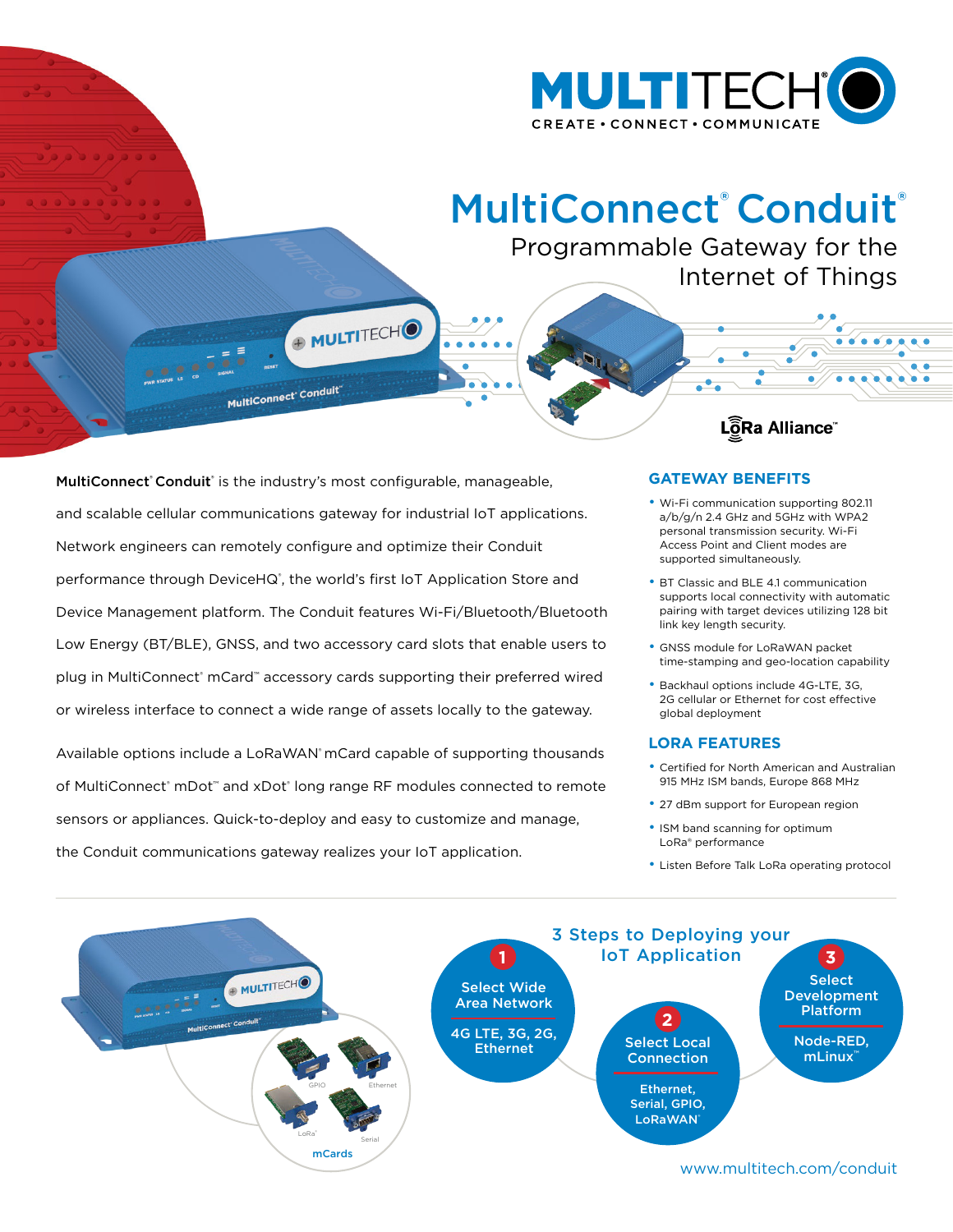# mPower**™** E D G E I N T E L L I G E N C E

Programmable embedded software provides enhanced security and enables task execution at the edge for reduced latency and cost optimization.

mPower™ Edge Intelligence is a new embedded software offering, building on its popular application enablement platform, to deliver programmability, network flexibility, enhanced security and manageability for scalable Industrial Internet of Things (IIoT) solutions.

mPower is the unification and evolution of well-established MultiTech smart router and gateway firmware platforms. In addition to ongoing support of the current feature-sets, gateway customers can enjoy the additional security features currently available on the MultiConnect® rCell 100 Series.

mPower Edge Intelligence simplifies integration with a variety of popular upstream IoT platforms to streamline edge-to-cloud data management and analytics, while also providing the programmability and processing capability to execute critical tasks at the edge of the network to reduce latency; control network and cloud services costs, and ensure core functionality – even in instances when network connectivity may not be available.

In response to evolving customer security requirements, mPower Edge Intelligence incorporates a host of new security features including signed firmware validation, enhanced firewall and VPN settings, secure authentication and more.

mPower software specifications can be found **[here](https://www.multitech.com/documents/publications/brochures/MT_Brochure_mPower_Edge_Intelligence_2019-06.pdf )**.

## **ACCESSORIES**

MultiConnect<sup>®</sup> Conduit® Accessories -From the Gateway to the Endpoint

MultiConnect Conduit is the center of an integrated IoT platform and comes with the following options:



#### MultiConnect mCard

MultiConnect mCards provide the flexibility needed to manage diverse infrastructures, supporting a wide range of interfaces and communication protocols including:

• Multi-Function Serial, GPIO, Ethernet • LoRa LPWAN

## MultiConnect mDot<sup>™</sup> & xDot<sup>®</sup> -Connecting the "Things"

MultiConnect mDot and xDot are secure, regulatory-certified, Arm® Mbed™ programmable, low-power RF modules, providing long-range, low bit rate IoT data connectivity to sensors and actuators.



The mDot and xDot are LoRaWAN compliant, providing bi-directional data communication up to 10 miles line-of-sight and 2-3 miles in buildings, using the global sub-GHz ISM radio bands in North America, Europe, and the APAC regions.

The mDot was the first Arm Mbed platform listed on mbed.org that was deployment ready. The mDot supports applications written and compiled in the mbed online environment using developer friendly libraries. Decision making and control can be done at the edge, reducing the need to optimize RF performance and implement complex IoT middleware.

mDots and xDots bring intelligence, reduced complexity and a lower overall bill of material to the edge of the network while supporting a variety of interfaces to connect just about any battery-powered "thing".

### Easily Deploy and Manage Assets **Via DeviceHQ®**

MultiTech DeviceHQ is the M2M industry's first

IoT online application store to enable customers to easily deploy and scale applications to their connected devices. Drag-and-drop tools easily allow customers to create and manage applications for in-field assets. The DeviceHQ application store gives your business the power to innovate operations management and create value-added services.



#### **Benefits**

- "Low Touch" asset deployment reduces costs, complexity and time
- Easily scales to your network needs
- Browse and download a wide variety of custom applications tailored to your business needs



• Reduce truck-rolls using remote performance management and asset updates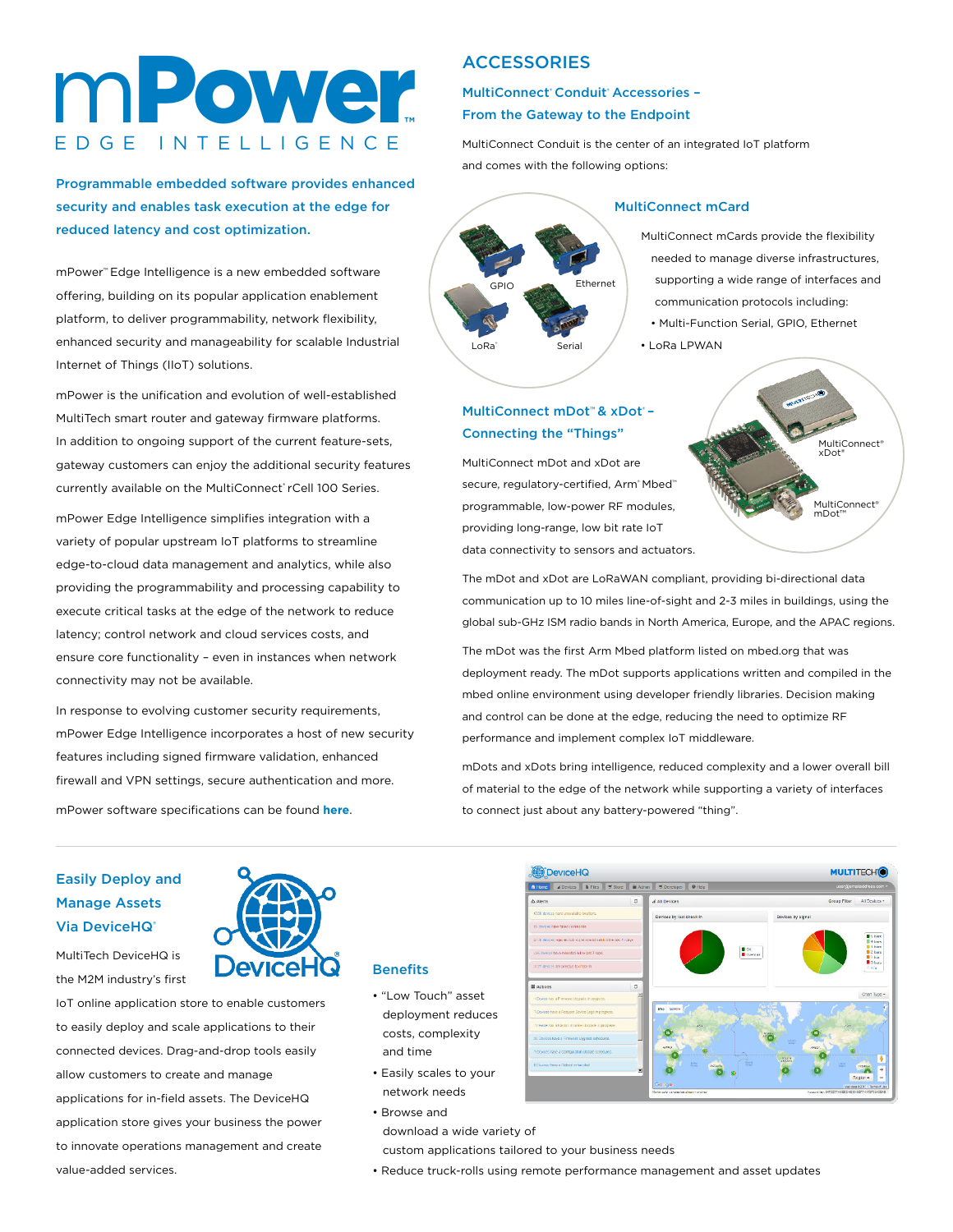## SPECIFICATIONS

| <b>Models</b>                     | <b>MTCDT-Lxxx</b>                                                                                                                                                                  |                                                                                        |                          | <b>MTCDT-H5</b>                                              |
|-----------------------------------|------------------------------------------------------------------------------------------------------------------------------------------------------------------------------------|----------------------------------------------------------------------------------------|--------------------------|--------------------------------------------------------------|
|                                   | LTE 3GPP Release 9 (100 Mbps peak downlink/50 Mbps peak uplink)                                                                                                                    |                                                                                        |                          | HSPA+                                                        |
| Performance                       | AT&T/T-Mobile                                                                                                                                                                      | Europe                                                                                 | Verizon                  | Global                                                       |
|                                   | with HSPA+<br>21/GPRS Fallback                                                                                                                                                     | with HSPA+<br>42/GPRS Fallback                                                         | (No Fallback)            | with HSPA+<br><b>GPRS Fallback</b>                           |
| Frequency Band (MHz)              | 4G: 700(B17)/850(B5)/<br>AWS1700(B4)/1900(B2)<br>3G: 850(B5)/1900(B2)<br>2G: 850/1900                                                                                              | 4G: 800(B20)/<br>1800(B3)/2600(B7)<br>3G: 850(B5)/<br>900(B8)/2100(B1)<br>2G: 900/1800 | 700(B13)/<br>AWS1700(B4) | 3G: 850/900/1700<br>(AWS)/1900/2100<br>2G: 850/900/1800/1900 |
| Processor & Memory                | ARM9 processor with 32-Bit ARM & 16-Bit Thumb instruction sets<br>$\cdot$ 400 MHz<br>• 16K Data Cache<br>• 256 MB Flash Memory<br>• 16K Instruction Cache<br>• 128X16M DDR RAM     |                                                                                        |                          |                                                              |
| Packet Data                       | Up to 100 Mbps downlink, Up to 50 Mbps uplink                                                                                                                                      |                                                                                        |                          | 21 Mbps downlink,<br>5.76 Mbps uplink                        |
| Radio Frequency LoRa              | LoRa 868 or 915 MHz - a proprietary Digital Spread Spectrum technique                                                                                                              |                                                                                        |                          |                                                              |
| Radio Frequency<br>Wi-Fi & BT/BLE | 802.11 a/b/n/g 2.4 Ghz and 5 Ghz & BT Classic BLE 4.1                                                                                                                              |                                                                                        |                          |                                                              |
| Storage                           | Micro SD max size 32GB (HSMCI), Industrial temp is recommended                                                                                                                     |                                                                                        |                          |                                                              |
| Input Voltage                     | 9V to 32VDC                                                                                                                                                                        |                                                                                        |                          |                                                              |
| Connectors                        |                                                                                                                                                                                    |                                                                                        |                          |                                                              |
| Ethernet                          | 1 RJ-45 Ethernet 10/100 port                                                                                                                                                       |                                                                                        |                          |                                                              |
| <b>USB</b>                        | 2 USB Ports: USB Host (Type-A), USB Device (Micro-B)                                                                                                                               |                                                                                        |                          |                                                              |
| Serial                            | 1 Debug Serial: USB Micro-B                                                                                                                                                        |                                                                                        |                          |                                                              |
| Antenna                           | Female SMA, Cell 2dBi (Qty 2) GPS (Qty 1) and Wi-Fi/BT (Qty 1)                                                                                                                     |                                                                                        |                          |                                                              |
| <b>SIM</b>                        | SIM/USIM (2FF)                                                                                                                                                                     |                                                                                        |                          |                                                              |
| <b>Physical Description</b>       |                                                                                                                                                                                    |                                                                                        |                          |                                                              |
| Dimensions (L x W x<br>$H$ )      | 6.35" x 4.23" x 1.69" (161.3 mm x 107.4 mm x 42.8 mm)                                                                                                                              |                                                                                        |                          |                                                              |
| Weight                            | 1.0 lbs (0.45 kg) with two accessory cards installed                                                                                                                               |                                                                                        |                          |                                                              |
| Chassis Type                      |                                                                                                                                                                                    | Metal                                                                                  |                          |                                                              |
| Environmental                     |                                                                                                                                                                                    |                                                                                        |                          |                                                              |
| Operating Temperature             |                                                                                                                                                                                    | -30° to +70° C*                                                                        |                          |                                                              |
| Storage Temperature               | -40 $^{\circ}$ to +85 $^{\circ}$ C                                                                                                                                                 |                                                                                        |                          |                                                              |
| Humidity                          | Relative humidity 20% to 90%, non-condensing                                                                                                                                       |                                                                                        |                          |                                                              |
| Certifications                    |                                                                                                                                                                                    |                                                                                        |                          |                                                              |
| <b>EMC Compliance</b>             | US: FCC Part 15 Class B. EU: EN 55022 Class B. EN 55024. Canada: ICES-003                                                                                                          |                                                                                        |                          |                                                              |
| Radio Compliance                  | FCC Part 22,24,27                                                                                                                                                                  |                                                                                        |                          |                                                              |
| Safety                            | UL 60950-1 2nd Ed., cUL 60950-1 2nd Ed., IEC 60950-1 2nd Ed                                                                                                                        |                                                                                        |                          |                                                              |
| Network                           | PTCRB, GCF certified module, AT&T, Verizon and T-Mobile. Pending: Rogers, Bell, Telus & Sprint                                                                                     |                                                                                        |                          |                                                              |
| Quality                           | MIL-STD-810G: High Temp, Low Temp, Random Vibration. SAE J1455: Transit Drop & Handling Drop,<br>Random Vibration, Swept-Sine Vibration. IEC68-2-1: Cold Temp. IEC68-2-2: Dry Heat |                                                                                        |                          |                                                              |

\* UL Listed @ 40° C, limited by AC power supply. UL Recognized @ 70° C when used with the fused DC power cable, part number FPC-532-DC. Installation in outdoor locations or ambient temperature above 40° C or 70° C has not been evaluated by UL. UL Certification does not apply or extend to use in outdoor applications. Optional power must be UL Listed ITE power supply marked LPS or Class 2 rated 12VDC, 5A. Certification does not apply or extend to voltages outside certified range, and has not been evaluated by UL for operating voltages beyond tested range.